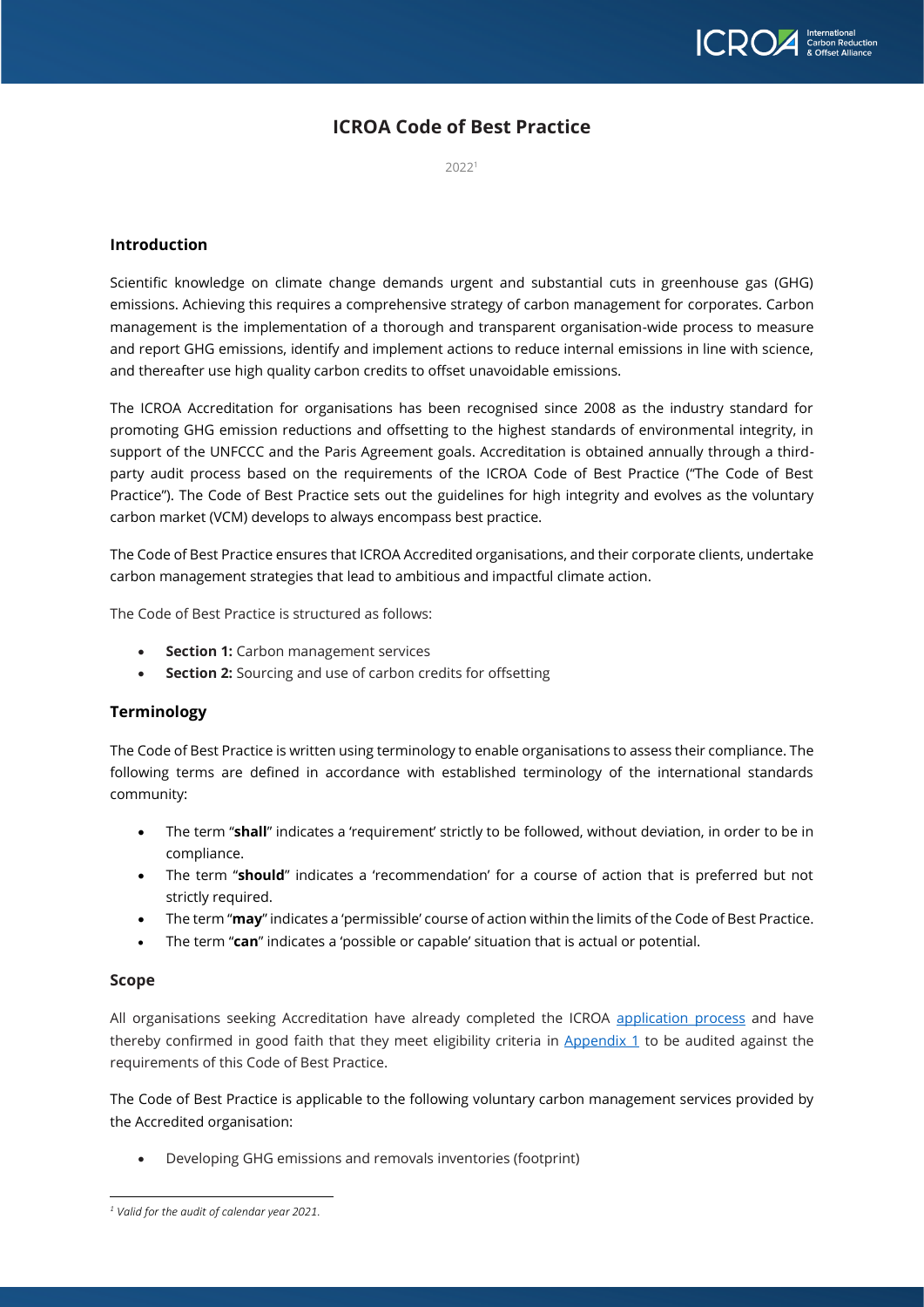- GHG emissions reduction advisory services, including target setting and strategies to align with science
- Providing and advising on certification programmes that include the use of carbon credits, e.g. BSI PAS 2060 and NCOS (Australia's National Carbon Offset Standard)
- Offsetting services through the provision and retirement of ICROA-approved carbon credits
- Providing transparent and robust reporting, claims and communication services

Details of the requirements of these services are found in **Section 1** and **Section 2**.

In cases where an organisation does not deliver certain elements of a carbon management service or subcontracts these elements (e.g. GHG emissions reduction advisory services), then the Accredited organisation is not required to adhere to the corresponding requirements in Section 1. Section 2 must be completed in full.

For the sake of clarity, services not covered by this Code of Best Practice include, but are not limited to, services related to compliance and pre-compliance activities such as the provision of carbon credits and nonproject-based carbon instruments (e.g. allowances) in connection with clients' current or future regulatory obligations.

Further, this Code of Best Practice does not cover environmental instruments or activities when they are not used to offset a client's footprint e.g., tree planting services, Energy Attribute Certificates (EACs). EACs are proof of ownership of zero-emission electricity and shall therefore not be used for offsetting but as an accounting tool to lower Scope 2 emissions. Consequently, EACs are not in the scope of this Code of Best Practice.

# **Attestation**

As an ICROA Accredited organisation, I commit to actively advancing the ICROA Principles:

- 1. That corporates<sup>2</sup> measure and publicly report their organisation-wide GHG emissions, including Scope 1, 2 and 3, following recognised standards (such as ISO/GHG Protocol) that are relevant to the intended use.
- 2. That corporates strive to abate their GHG emissions in line with climate science to deliver a net-zero carbon reduction pathway by 2050 or sooner. The roadmap should include interim short-term and medium-term targets that ensure action now and along the way.
- 3. That Progress towards these targets is monitored and publicly reported on an annual basis.
- 4. Following the above steps, corporates are encouraged to increase ambition and to use carbon credits from ICROA-endorsed standards to offset their GHG emissions beyond a science-aligned abatement pathway.

*The full ICROA guidance on corporate climate action is available [here.](https://www.icroa.org/post/icroa-white-paper-for-cop26)*

# **Compliance with the Code of Best Practice**

All ICROA Accredited organisations are required to demonstrate annual compliance with the Code of Best Practice. Further details are available in [Appendix 2.](#page-7-0)

*<sup>2</sup> End users of carbon credits, e.g. clients of ICROA Accredited organisations.*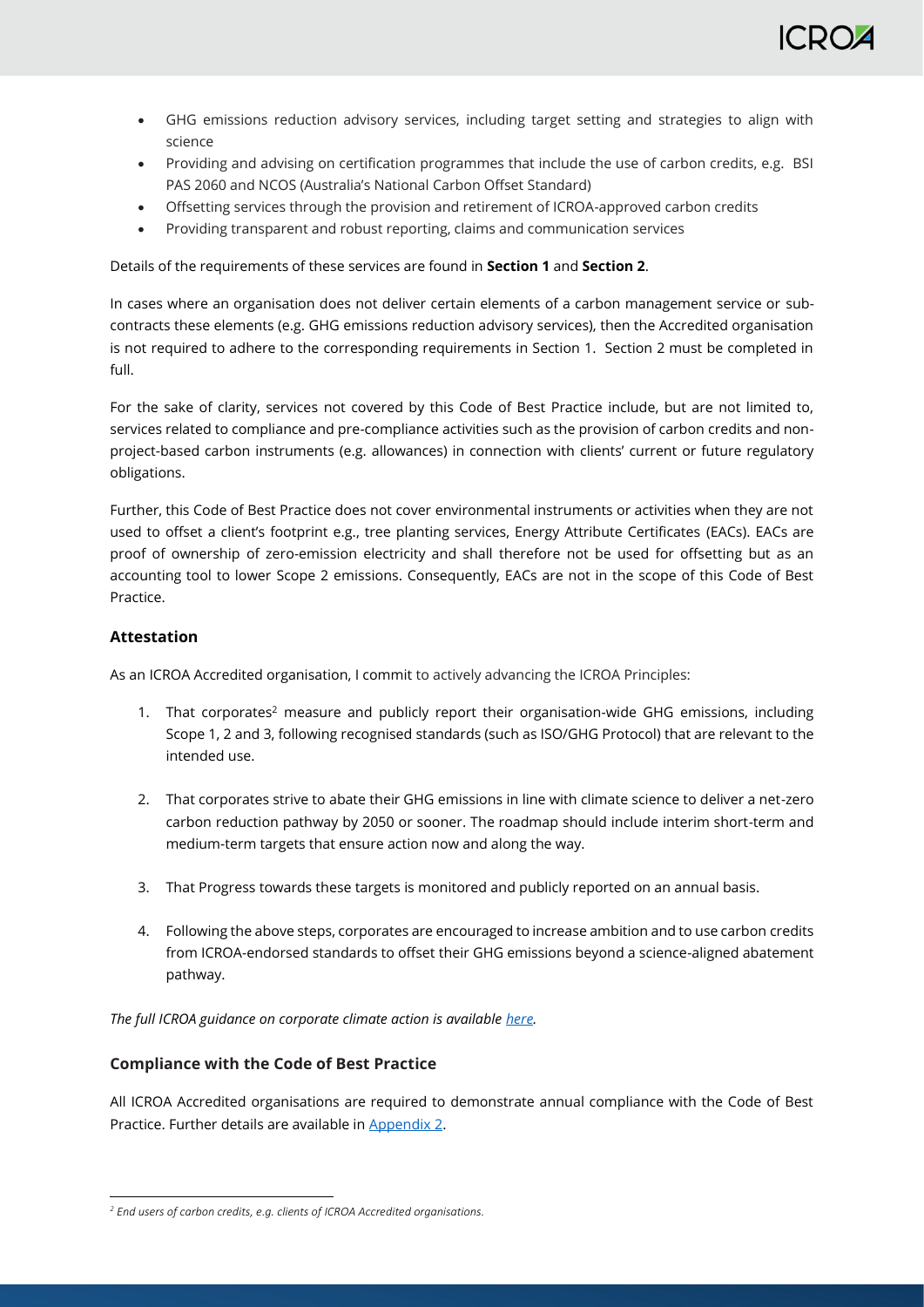# **Section 1: Carbon Management Services**

### *1.1 GHG Emissions and Removals Inventories (Footprint)*

**1.1.1** The Accredited organisation shall actively require clients to measure their GHG inventory.

**1.1.2** If an Accredited organisation performs GHG inventory measurement activities for clients or subcontracts these to a third-party, then; they shall perform these activities in accordance with the WRI/WBCSD GHG Protocol Corporate Accounting and Reporting Standard (including the GHG Protocol's Scope 2 Guidance and Corporate Value Chain (Scope 3) Standard) or ISO 14064-1:2018. Further, they shall measure in accordance with accepted standards and shall use where possible publicly available and nationally relevant emissions factors from reputable and recognized sources, for example, the IPCC, published Government data, peer reviewed studies.

Additionally, supplier specific emission factors or calculations are encouraged, provided the supplier has derived their calculations using standards or guidance that are applicable to their operation and the intended use of the organisation completing the measurement.

**1.1.3** If Accredited organisations conduct product or service footprints or if they sub-contract these activities to a third-party, then; the Accredited organisations shall determine these footprints on a life cycle basis $^3$ . As examples, the PAS 2050, WBCSD-WRI GHG Protocol Product Life Cycle Accounting and Reporting Standard (2011), Greenhouse Friendly Program, Bilan Carbone documents, ISO 14067, ISO 14040 and 14044 or any other relevant and credible guidelines developed and/or adopted by international or national organisations in the future can provide guidance on how to estimate product and service emissions on a life cycle basis.

**1.1.4** If Accredited organisations perform any footprinting measurement for air travel, then; they shall publicly disclose and justify (e.g., on their website) what Radiative Force Index (RFI) they apply when calculating air travel emissions.

**1.1.5** If Accredited organisations provide calculators for clients to quantify trips, events, energy usage, etc or sub-contract this to a third-party, they shall ensure calculators are always accurate to the latest published emission factors and recognised GHG accounting practices.

### *1.2 GHG Emissions Reduction Advisory Services*

**1.2.1** Accredited organisations shall encourage clients to set science-aligned emissions abatement targets, aligned to the UNFCCC and Paris Agreement goals. Clients shall be encouraged to perform a comprehensive assessment of opportunities to reduce direct and value chain emissions aligned with science.

**1.2.2** For product or service offers (e.g., carbon neutral deliveries), Accredited organisations shall encourage their clients to set carbon abatement targets and be transparent in reporting. Ideally, recognised protocols for applying the mitigation hierarchy / carbon neutrality should be followed such as BSI PAS 2060 and NCOS.

**1.2.3**. Accredited organisations shall encourage clients to transparently communicate performance relative to their short, medium and long term abatement targets. Likewise, clients' product and/or service activities (as defined in 1.2.2) shall be transparently communicated and in the public domain, e.g. on the client's website.

**1.2.4** Accredited organisations shall encourage clients to increase ambition and go beyond their abatement targets through the use of offsetting.

<sup>3</sup> *The WBCSD-WRI GHG Protocol Corporate Value Chain (Scope 3) Accounting and Reporting Standard (2011) and WBCSD-WRI GHG Protocol Product Life Cycle Accounting and Reporting Standard (2011) provide international requirements and guidance, however, these documents are being considered by ICROA and are not incorporated explicitly into the ICROA Code of Best Practice.*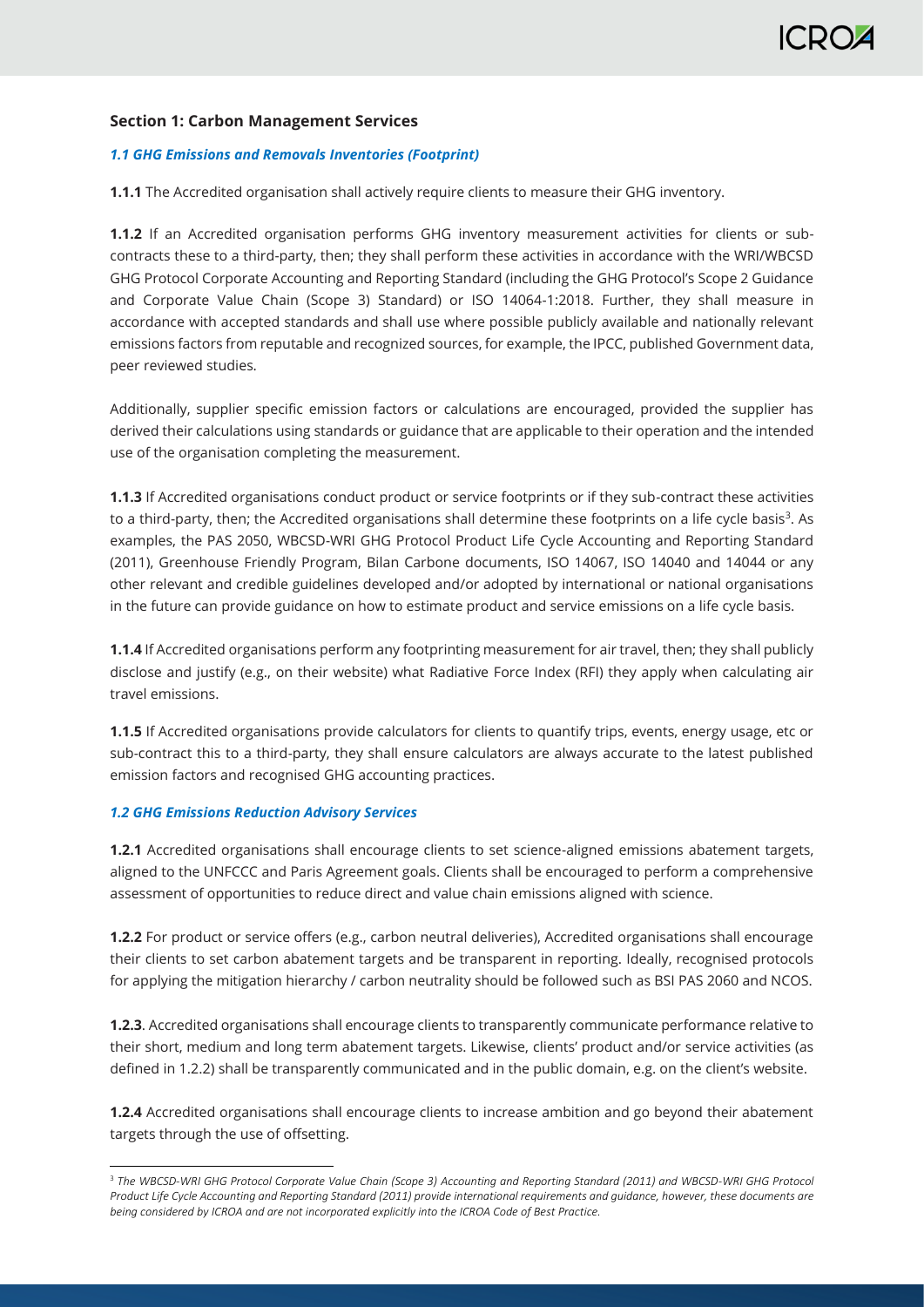**1.2.5** Accredited organisations may outsource the assessment of internal emissions reduction opportunities to a subcontractor, and under such circumstances the subcontractor shall be contractually obligated to satisfy the requirements of the Code of Best Practice.

### *1.3 Offsetting*

**1.3.1** Accredited organisations shall only use/sell carbon credits that are approved by ICROA in relation to their offsetting services. (See approved carbon standards listed in Section 2.1).

**1.3.2** Accredited organisations and/or their clients shall retire carbon credits used for voluntary offsetting in a recognised third-party registry. These carbon credits shall adhere to Section 1.3.1 regardless of the thirdparty registry used. Further, when making a carbon neutrality and/or offsetting claim, retirements should be made in advance of such claim or according to recognised protocols (e.g. BSI PAS 2060) or explain why this is not the case and provide substantiation including how risk is managed - both the contractual risks and reputational risks associated with marketing claims as stated in Section 2.4<sup>4</sup> .

### *1.4 Transparent and Robust Communication*

While being cognisant of the client's rights to confidentiality, Accredited organisations shall encourage clients to communicate their carbon inventory and reduction activities, including but not necessarily limited to the following:

**1.4.1** The client's total GHG emissions associated with the organisation, product, service or event.

**1.4.2** Actions being taken by the client to reduce GHG emissions.

**1.4.3** Any GHG emissions that are being offset for the client, and details of the project(s) generating the carbon credits (for example, if a portfolio approach is used).

**1.4.4** A link to the registry where the carbon credits have been retired.

**1.4.5** Any uncertainties or risks associated with the carbon footprint or internal or external emission reductions.

# **Section 2: Sourcing and use of carbon credits for offsetting**

### *2.1 Carbon Standards*

The ICROA Technical Working Group conducts a technical and policy review of carbon standards periodically. As part of these reviews, the ICROA Technical Working Group shall apply th[e ICROA Standards Review Criteria](https://www.icroa.org/standards) to evaluate and endorse carbon standards.

When Accredited organisations are offsetting, or contracting to offset GHG emissions on behalf of a client, they shall only use carbon credits sourced from projects that are validated, verified and registered under the following carbon standards<sup>5</sup> endorsed/conditionally endorsed<sup>6</sup> by ICROA:

*<sup>4</sup> For the avoidance of doubt, this clause does not pertain to the forward procurement by a company of emissions reductions to support a*  future strategy such as a commitment to Net Zero. This is regarded as a strategy and not a market claim as referred to in 1.3.2.

<sup>5</sup> *Endorsed and Conditionally Endorsed Standards are required to proactively inform ICROA of any updates or changes on an annual basis before Q3 of each year, along with the supporting documentation for an official technical review. Failure to do so may result in exclusion from the Code of Best Practice.*

<sup>6</sup> *Conditional Endorsement is attributed to Standards that meet ICROA criteria for endorsement, and are pending the achievement of set threshold values in order to validate the full operationalisation of the Programme (e.g. registered projects, issued credits, etc). ICROA Accredited organisations can use carbon credits from conditionally endorsed standards. Conditionally endorsed standards currently include ART TREES and GCC.*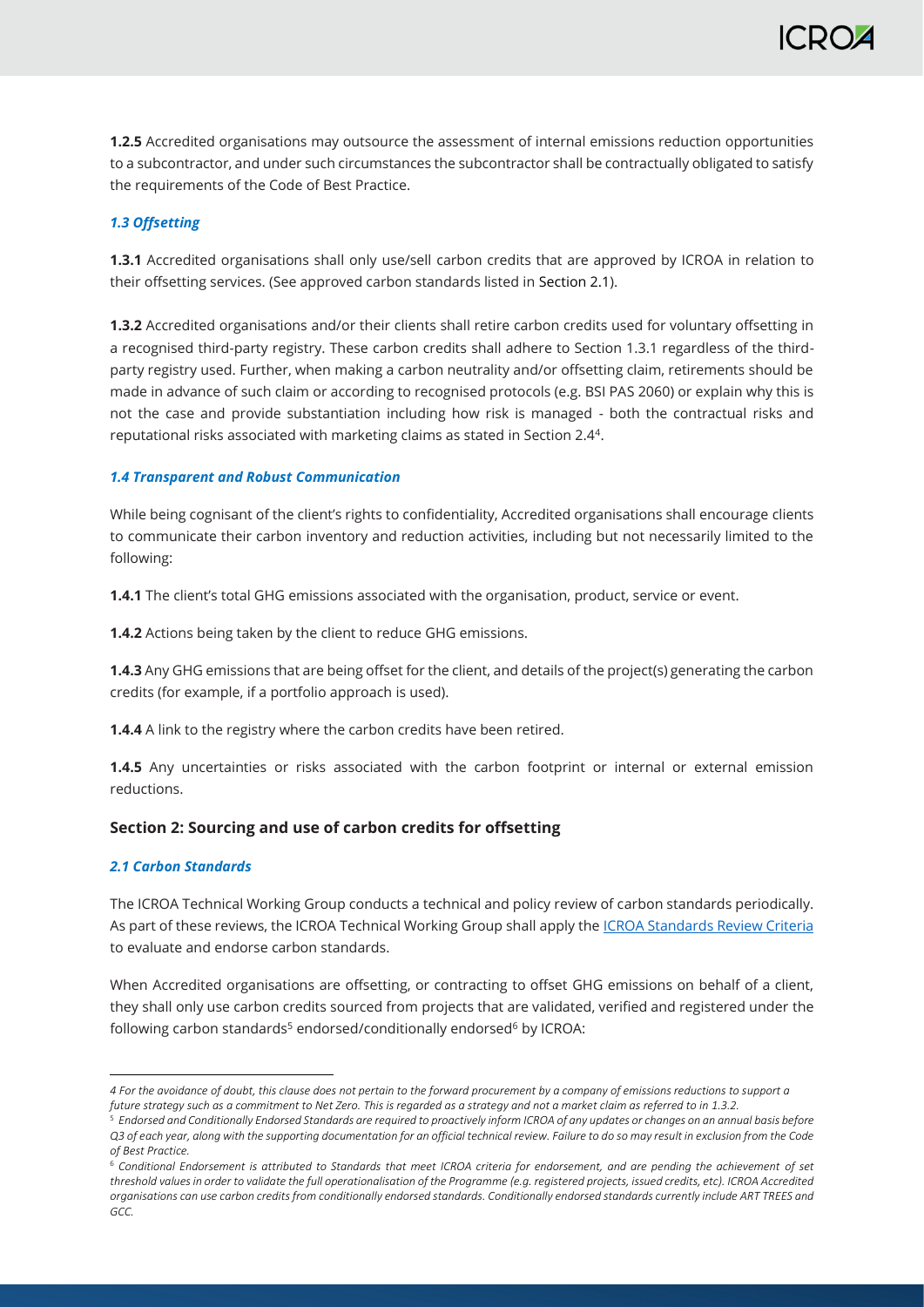- American Carbon Registry (ACR)
- Architecture for REDD+ Transactions (ART) The REDD+ Environmental Excellence Standard (TREES)
- Climate Action Reserve (CAR)
- Emissions Reduction Fund (ERF) of the Australian Government
- Global Carbon Council (GCC)
- Gold Standard
- **UNECCC Mechanisms<sup>7</sup>**
- UK Woodland Carbon Code (UK WCC)
- Verra's Verified Carbon Standard (VCS)

**Non-carbon Accounting Standards:** Accredited organisation may use carbon credits which have another certification such as for biodiversity or any other sustainable development component. For example, a project under the VCS may also achieve certification under Climate, Community and Biodiversity Standard (CCB) to demonstrate additional benefits associated with the project. These carbon credits must be labelled as appropriate.

### *2.2. Exceptions*

The following exceptions apply to the endorsed carbon standards in Section 2.1. Accredited organisations shall comply with these exceptions, if applicable:

**2.2.1. Government Schemes:** Carbon credits from Government schemes may be provided by Accredited organisations to their clients on the strict condition that they are only used within the context of the Government scheme, to offset a local footprint within this specific jurisdiction. They shall not be sold as voluntary carbon credits internationally unless the scheme been separately approved by ICROA. A link to the local registry shall be provided as evidence for any retirements made.

**2.2.2. Non-compliant carbon credits**: Forecasted Mitigation Units (FMUs) issued by the Climate Action Reserve, forward carbon credits issued under Gold Standard's forestry projects (Planned Emission Reductions) and Temporary or Long-term CER (t/l-CER) are not considered valid because they do not meet ICROA requirements.

**2.2.3. Bundling:** Where Accredited organisations offer their clients carbon credits from regional, emerging or innovative schemes to enhance VCM development and innovation, Accredited organisations shall demonstrate that the credits were effectively "bundled" with carbon credit retirements from at least one ICROA-endorsed carbon standard. In such scenarios, Accredited organisations should communicate to their clients that offsetting is achieved only through carbon credits from the ICROA-endorsed carbon standard. Any such bundling shall be transparently reported.

### *2.3 Sustainability*

All projects registered under an ICROA-endorsed carbon standard have a net positive or at least neutral impact on social, economic and environmental factors. Accredited organisations may promote sustainable development in the projects that they develop and/or provide. Accredited organisations should communicate whether and how they have assessed the sustainability impacts of their projects and promote the co-benefits or refer to the Sustainable Development Goals when evaluating their impacts. Sustainability standards such as CCB should be communicated appropriately so as not to be confused as carbon standards.

### *2.4 Delivery Assurance for Carbon Credits Sold in Advance of Verification*

<sup>7</sup> Further clarity is expected following the approval of Article 6 of the Paris Agreement at COP26.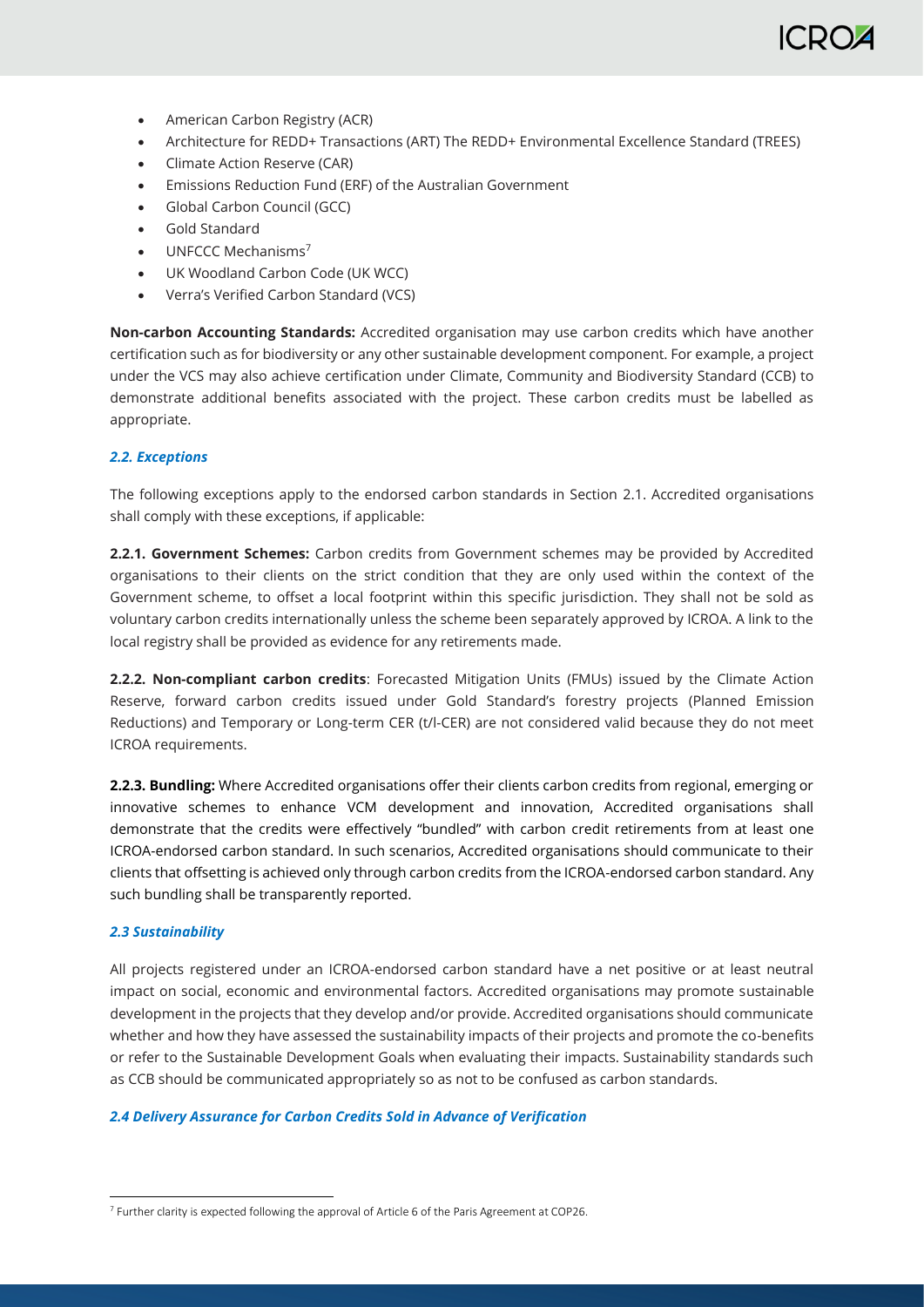When Accredited organisations contract to sell carbon credits to a client in advance of verification and issuance of those credits (herein referred to as "Carbon Credits Sold in Advance of Verification"), they shall provide clients with appropriate and transparent levels of delivery assurance.

**2.4.1** At a minimum, such Accredited organisations shall<sup>8</sup> either:

- a) Provide a contractual guarantee of delivery or replacement, by demonstrating the financial viability to underwrite such guarantee, i.e. Contractual Financial Guarantee, or by having in place 'Contractual Appropriate Safeguards' to minimize the requirement for replacement and protect the guarantee; or
- b) When a delivery guarantee is not provided, have in place Appropriate Safeguards to minimize the risk of project under-performance. Appropriate Safeguards means the minimization of, and insurance against, risks by reserving a portion of the project portfolio as a 'buffer', to the extent and if reasonably required to safeguard performance adequately. Accredited organisations using such safeguards shall adjust their reservation practices based on experience and industry best practice where available.

**2.4.2** At the point of sale, Accredited organisations shall transparently disclose if the delivery is guaranteed, the measures that are in place to minimize the risk of project under-performance and what sources of reductions and/or removals are eligible replacements, as applicable.

**2.4.3** At the point of sale, Accredited organisations shall make reasonably available $9$  the current development or operational status of the project and the expected date or dates of future verification and issuance.

**2.4.4** If requested by clients, Accredited organisations shall make reasonably available, directly or on their website as applicable, the actual dates of verification and issuance; any deficiency in the verified volume relative to the volume actually sold to such clients; and the sources of any replacements.

**2.4.5** Accredited organisations shall provide clients that purchase carbon credits with clear and easy to understand communications materials and shall encourage them to communicate the nature of their carbon credit purchases accurately and transparently.

*<sup>8</sup> ICROA-Accredited organisations should refer to the assessment manual for guidance.*

*<sup>9</sup> For the purposes of this document, "Reasonably available" will be taken to mean the following: in the instance of sales to the public (also known as "consumer sales"), information will be considered to be "reasonably available" when made publicly available on an Accredited organisation's website or other publicly available materials / collateral. In the instance of corporate, or business-to-business, sales, information will be considered to be "reasonably available" when included in written communications or documents (e.g. contractual documents) pertaining to the appropriate sale, either at the behest of the Accredited organisation or the Accredited organisation's client.*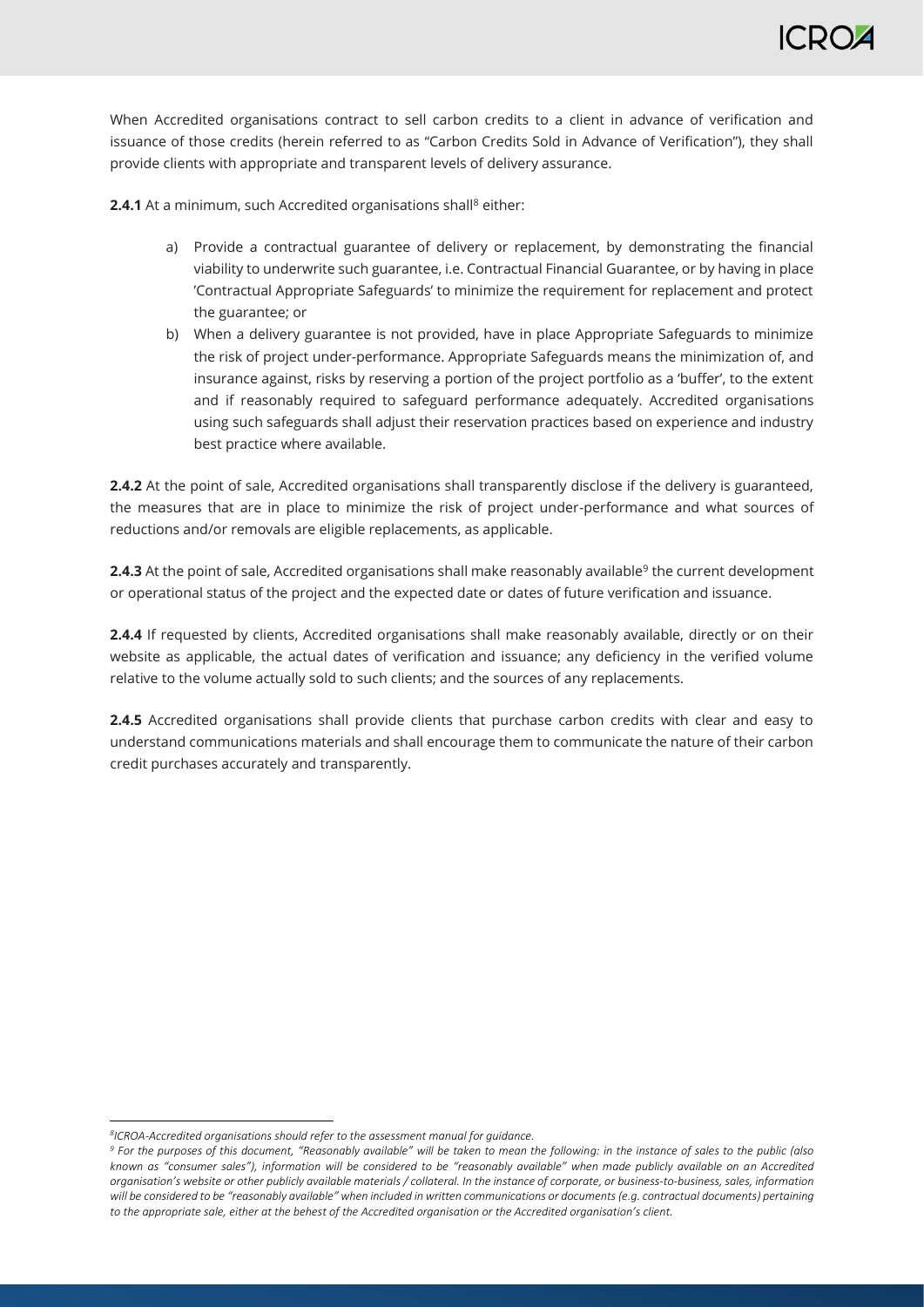# **ICRO**

# <span id="page-6-0"></span>**Appendix 1 – Eligibility criteria to become an ICROA Accredited organisation**

- The organisation is a member of the International Emissions Trading Association (IETA).
- The organisation is committed to reducing its own GHG emissions and striving for a science-aligned reduction pathway aligned to the UNFCCC and Paris Agreement goals.
- The organisation has been in the business of providing carbon management and/or offsetting services and has been actively trading in the VCM for at least one full year.
- The organisation offers services to estimate carbon footprints, identify and implement internal emission reduction opportunities and offset emissions, and/or
- The organisation actively sells a service to retire ICROA-compliant carbon credits on behalf of corporates and/or individuals, for the purpose of voluntarily offsetting their carbon emissions.
- The organisation is committed to achieving large absolute reductions across its client base and promoting alignment to the UNFCCC and Paris Agreement goals.
- The minimum volume sold or retired annually by the organisation must be at least 10,000 tonnes of CO2e.
- The organisation's minimum financial turnover must be \$100,000 or the local currency equivalent.
- The organisation must disclose to the ICROA Secretariat any pending or ongoing litigation involving a member of IETA or another market participant.
- In applying to become Accredited, the organisation agrees to file an annual report that is verified through a third party independent audit to demonstrate compliance with the Code of Best Practice.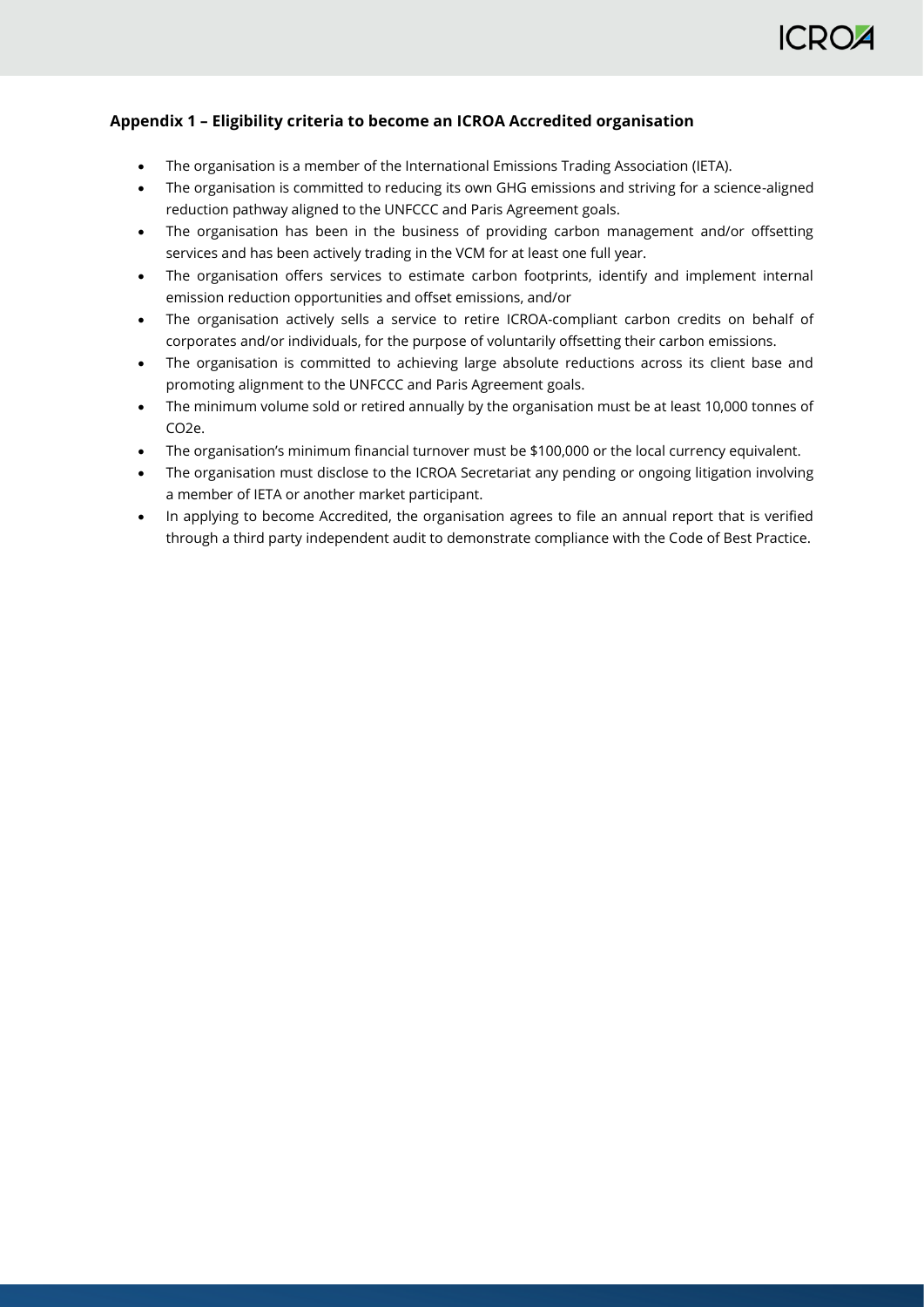# <span id="page-7-0"></span>**Appendix 2 – Compliance with the Code of Best Practice**

### *Adhering to the Code of Best Practice*

- To demonstrate compliance with the Scope of the Code of Best Practice, Accredited organisations shall complete a third-party audit process demonstrating compliance with the requirements of the Code of Best Practice.
- Accredited organisations shall submit a valid audit statement to the ICROA Secretariat on an annual basis. Accredited organisations shall submit this statement from the designated third-party auditor confirming that the organisation's compliance has been externally audited. The audit may be organised to fit in with Accredited organisations' financial audits.
- The Secretariat shall make publicly available on the ICROA website all successfully Accredited organisations.
- Accredited organisations shall comply with the disclosure requirements adopted by ICROA in subsequent versions of the Code of Best Practice.

### *Audit Deadlines*

- Each year, Accredited organisations shall begin their audit during the first quarter and complete it no later than June 30<sup>th</sup>. Any organisation applying to become Accredited is required to complete the third-party audit process to be accepted as a new Accredited organisation. The ICROA Executive Committee votes on new Accreditation applications and sets a bespoke deadline for completion of their audit; usually 3 months after the application has been approved through the vote. Accredited organisations who have completed their audit within 6 months of June  $30<sup>th</sup>$  are not required to complete a second audit for that reporting year.
- Organisations which have not met their reporting requirements by the deadline, and without prior Executive Committee approval, will not be entitled to use the ICROA Accreditation label. The ICROA website will also indicate that that the organisation is suspended.
- If an Accredited organisation has not completed its reporting requirements six months after the deadline, and without prior Executive Committee approval, its Accreditation will be terminated. The organisation will be given one month's notice that termination is imminent. If an organisation's Accreditation is terminated, it shall subsequently need to reapply for ICROA Accreditation if it so wishes.
- Any, and all fees and payments, in favour of ICROA are not refundable in part or whole if an organisation's Accreditation is terminated.

### *Sanctions and Appeals Process*

- If an organisation undergoing the Accreditation process fails any requirement of the Code of Best Practice, it shall immediately inform the ICROA Secretariat and Executive Committee.
- If an ICROA Accredited organisation fails to comply with the Code of Best Practice, its case may be referred to the ICROA Executive Committee for review.
- The ICROA Executive Committee shall establish individual conditions, based on the nature of the case, for the resolution of the non-compliance infraction of the Code of Best Practice.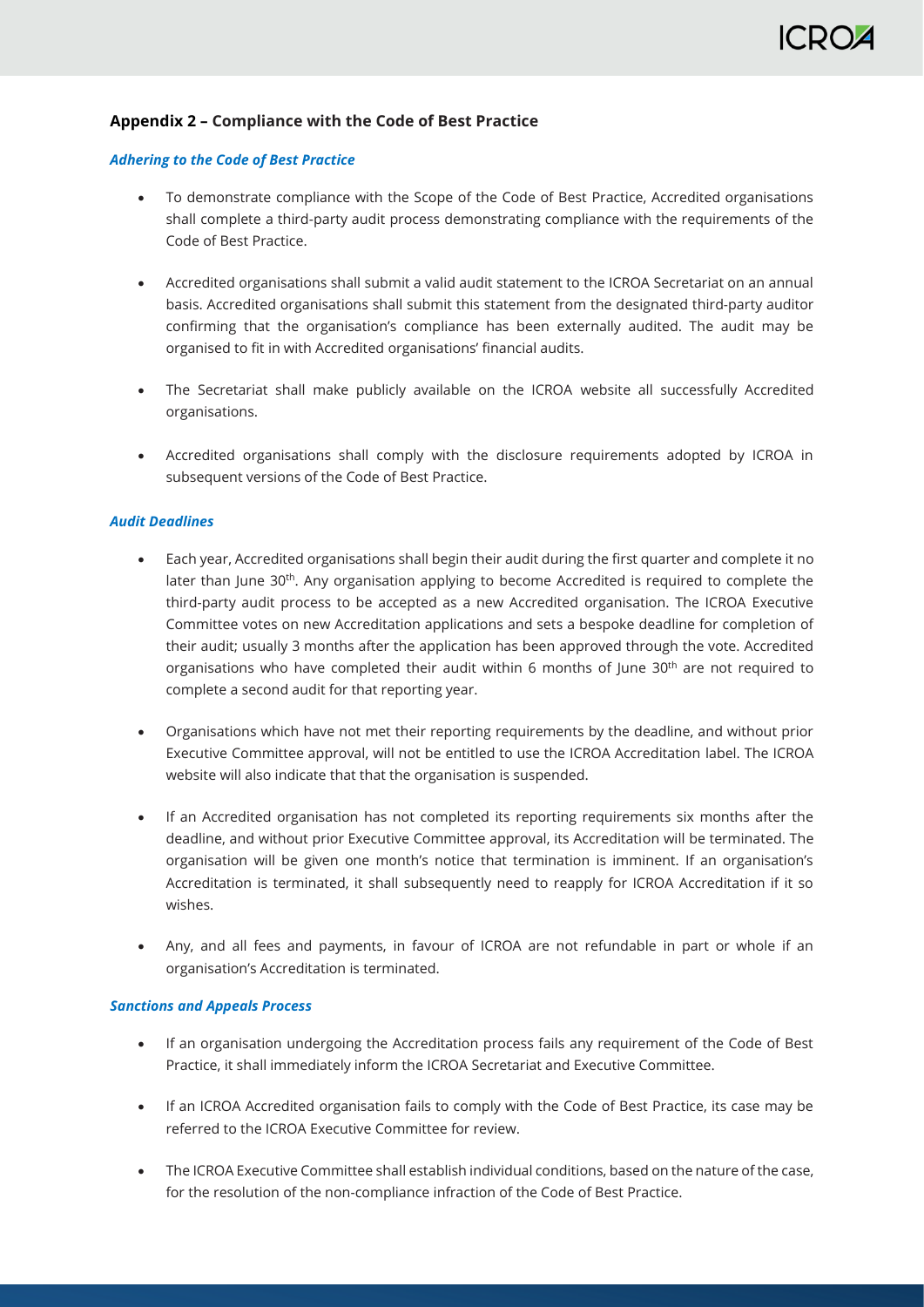

- If an ICROA Accredited organisation fails to resolve the non-compliance infraction within the specified timeframe, its Accreditation shall be terminated and it shall be excluded from ICROA. If an ICROA Accredited organisation is excluded from ICROA, it shall subsequently need to reapply for Accreditation if it so wishes. An excluded organisation shall not use the ICROA Accreditation Label and shall not be listed as an Accredited organisation on the ICROA website.
- Accredited organisations may also be excluded from ICROA:
	- o For non-payment of the annual ICROA Accreditation fees, or
	- o For bringing ICROA or its Accredited organisations into disrepute
- The ICROA Executive Committee shall determine if and when such conditions have occurred and the appropriate course of action.
- Appeals process: (*to be included*).